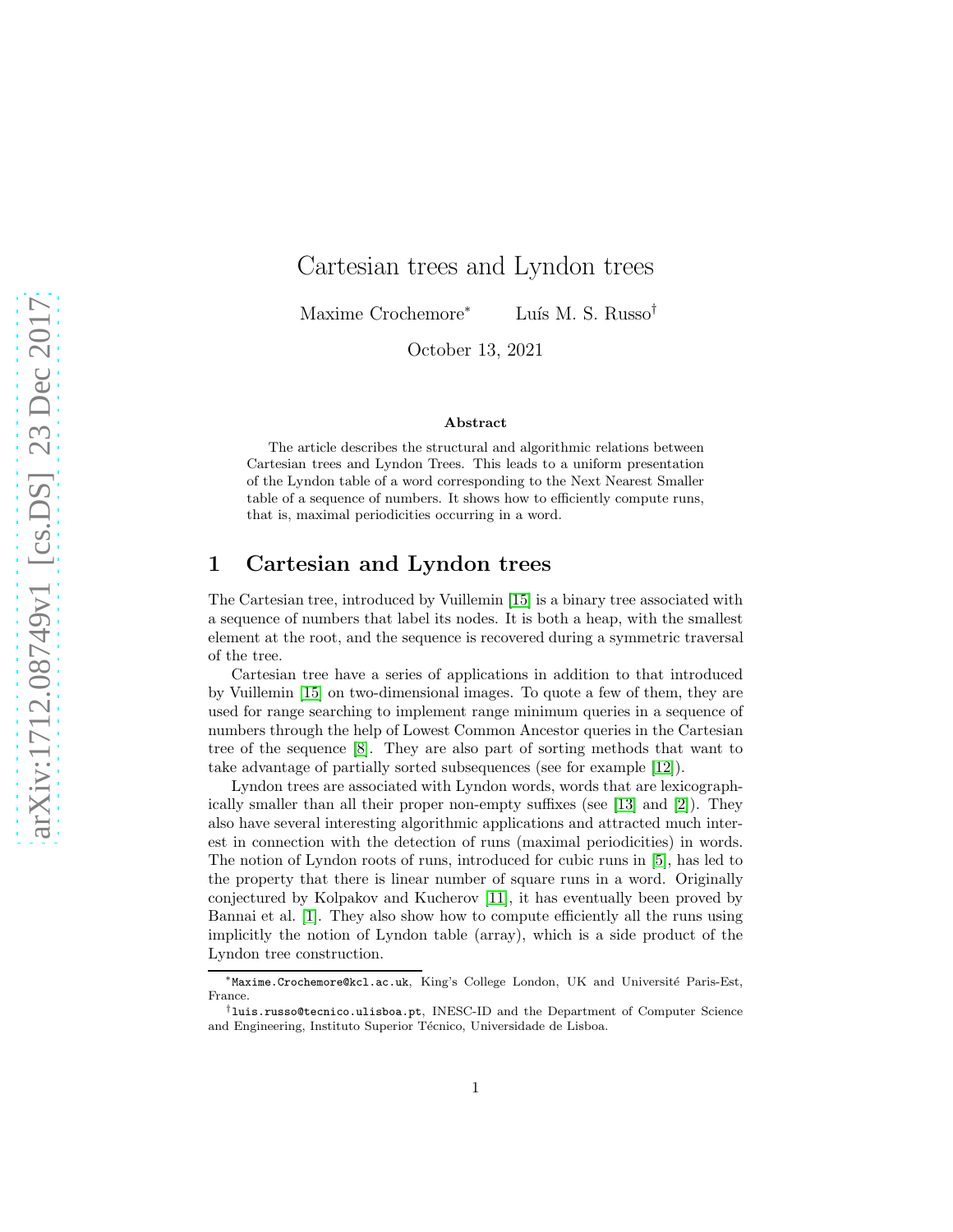This article may be viewed as a follow-up of the publication by Hohlweg and Reutenauer [\[10\]](#page-10-4) in which they show the link between the two types of trees. The bridge between them is a key property (stated in Proposition [1\)](#page-7-0) that relates a local condition on the factors of the word to a global condition on its suffixes. It implies the structure of a Lyndon tree is the same as the Cartesian tree of ranks of the associated word suffixes.

# <span id="page-1-0"></span>2 Cartesian tree

Let  $x = (x[0], x[1], \ldots, x[n-1])$  be a sequence of numbers of length n. Below is a standard algorithm for computing its associated Cartesian tree. Nodes of the tree are identified with positions of numbers on the sequence and are labelled by the numbers with  $X$ . To simplify the algorithm we insert a sentinel into the original sequence, i.e., we add a number  $x[n] = -\infty$ . The purpose of this number is that it is smaller than any other number that already exists in the sequence.

The algorithm proceeds from right to left, instead of left to right as usual, to fit with the Lyndon tree construction. One step  $i$  is to go up the leftmost path of the tree from  $i + 1$  to find where to insert the node i. (The artificial node  $n$  acts as a sentinel to simplify the design.) During the traversal, going to the parent of node S is like going to the next nearest value smaller than  $x[i]$ .

CARTESIANTREE(x non-empty sequence of numbers of length  $n$ )

1  $x[n] \leftarrow -\infty$ 2  $X[n] \leftarrow x[n]$ 3  $n$ .LeftChild  $\leftarrow$  Null 4 for  $i \leftarrow n-1$  downto 0 do 5  $S \leftarrow i + 1$ 6 while  $x[i] < X[S]$  do 7 S  $S \leftarrow S$ . Parent 8 i.rightchild  $\leftarrow$  S.leftchild 9  $S.\text{leftchild} \leftarrow i$ 10 return labelled built tree

The number of comparisons executed at line  $6$  is linear in  $n$ . Any comparison that yields  $x[i] \geq X[S]$  means that the while fails and therefore occurs at most once for each i. Moreover the comparisons that yield  $x[i] \leq X[S]$  for some position *i*, i.e.,  $x[i] = X[S]$  implies that position *i* will no longer be involved in a latter comparison. An alternative view of this process is a that the consequent  $S \leftarrow S$ . Parent assignment moves upward on the rightmost branch of the current tree. Thus, the running time is  $O(n)$ .

The picture displays the Cartesion tree of the sequence of numbers:  $(7, 15, 12, 4, 10, 1, 5, 13, 6, 14, 11, 3, 9, 0, 2, 8, -\infty).$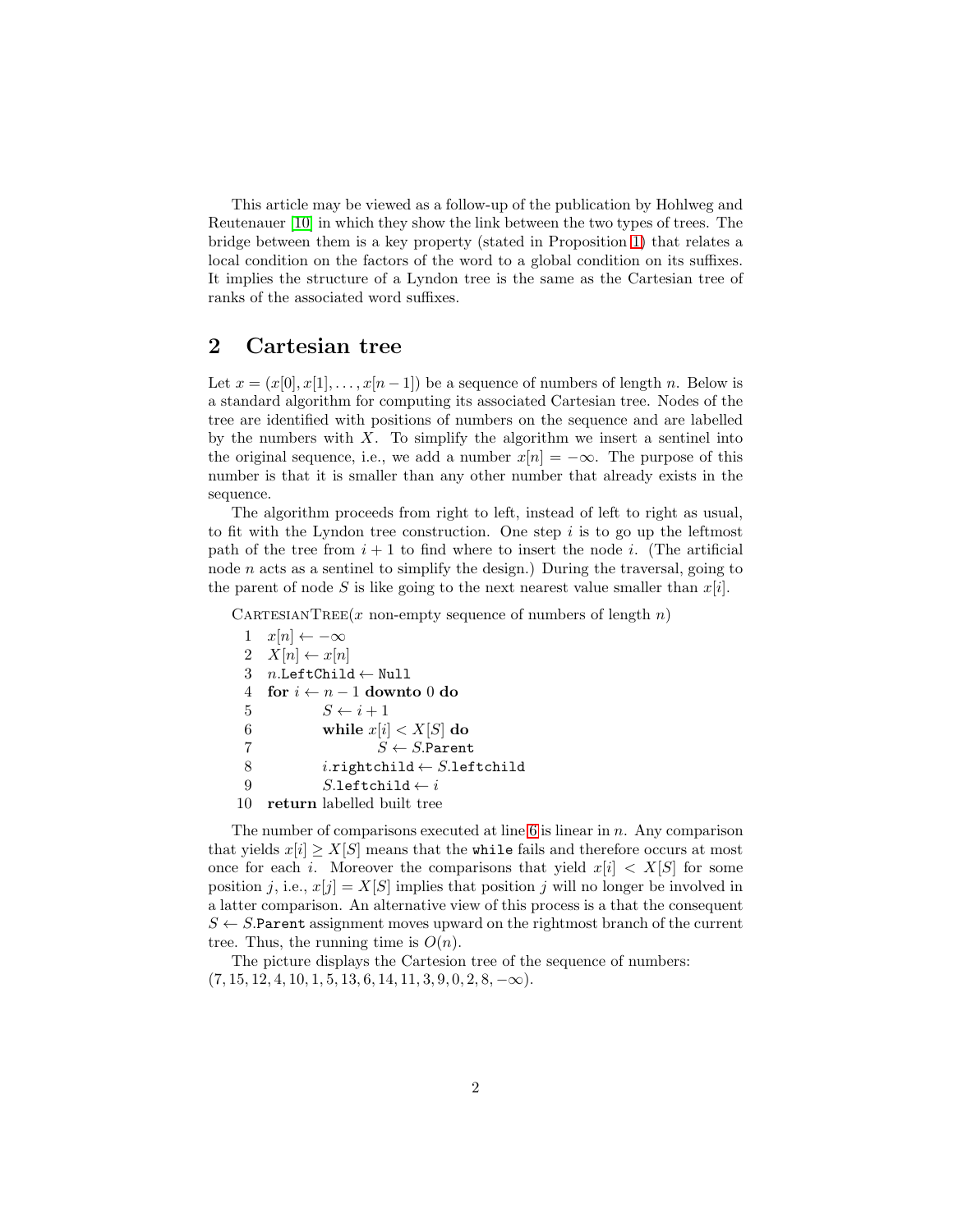

The next picture exemplifies the CARTESIANTREE Algorithm by inserting the number 5 into an Cartesian tree. At each step the algorithm considers the leftmost branch of the tree, highlighted by the arrows in the picture. These arrows represent the parent pointers that are used by the inner cycle while  $x[i] \leq X[S]$ . In this example the while guard is true twice when  $5 \leq 13$  and  $5 < 6$ . The final comparison yields  $5 > 3$  and therefore the cycle stops, notice that the parent pointers of 13 and 13 are not represented by arrows in the second tree, as they are no longer part of the leftmost branch.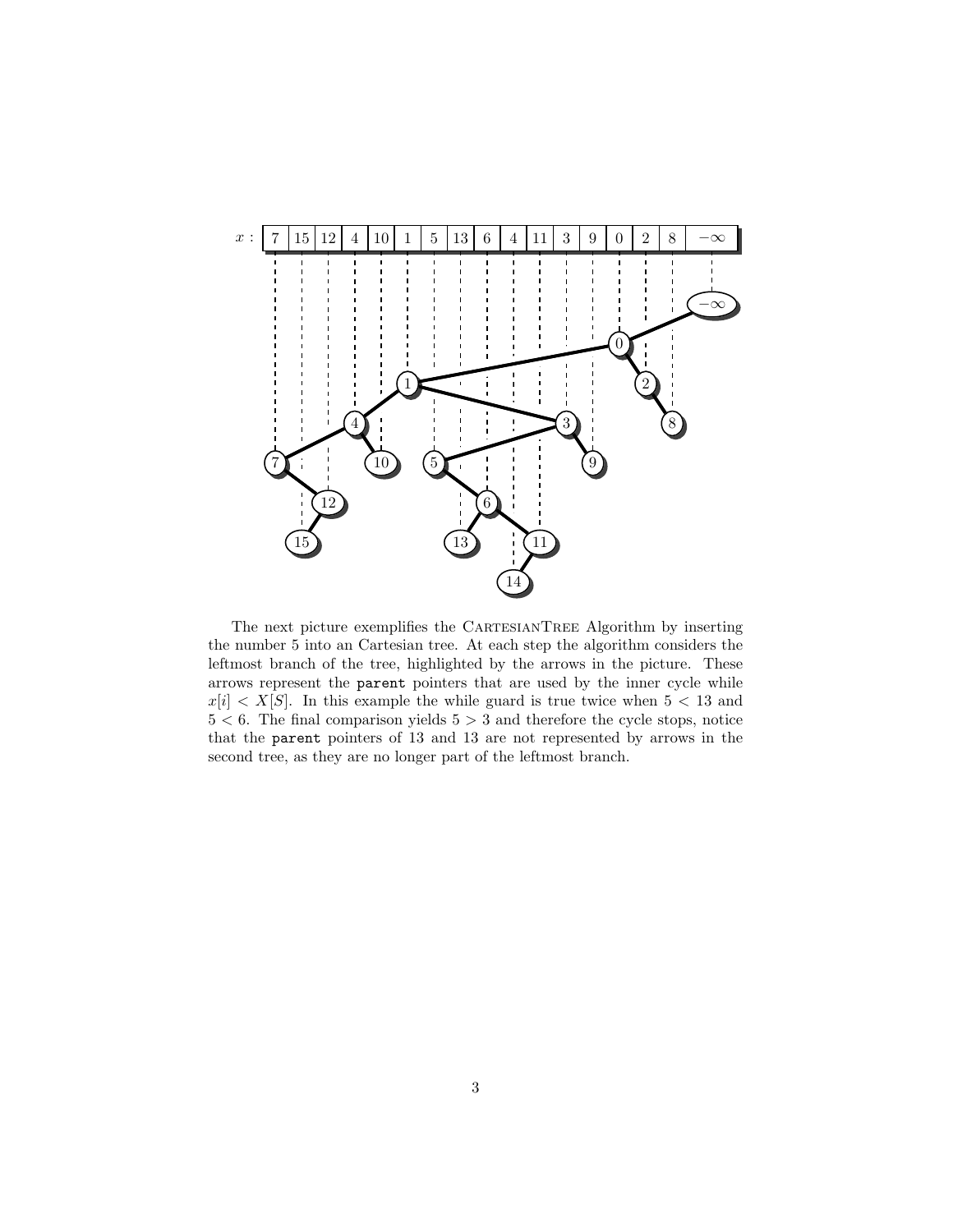

This moving upwards process computed by the inner cycle, corresponds to finding the Next nearest smaller value. In our example, when given the number 5 we searched the sequence until we reached the number 3, note that by moving upwards on the tree this process is faster than computing linear scan from right to left, in particular we did not compare with the numbers 14 and 11.

Next nearest smaller table The Next nearest smaller table NNS of a (nonempty) sequence  $y$  of numbers is defined as follows. For a position  $i$  on  $x$ ,  $i = 0, \ldots, |x| - 1$ , NNS[i] is the smallest position  $j > i$  of an element  $x[j] < x[i]$ , or  $\boldsymbol{n}$  if none exist:

$$
NNS[i] = \min\{j \mid x[j] < x[i]\} \cup \{n\}.
$$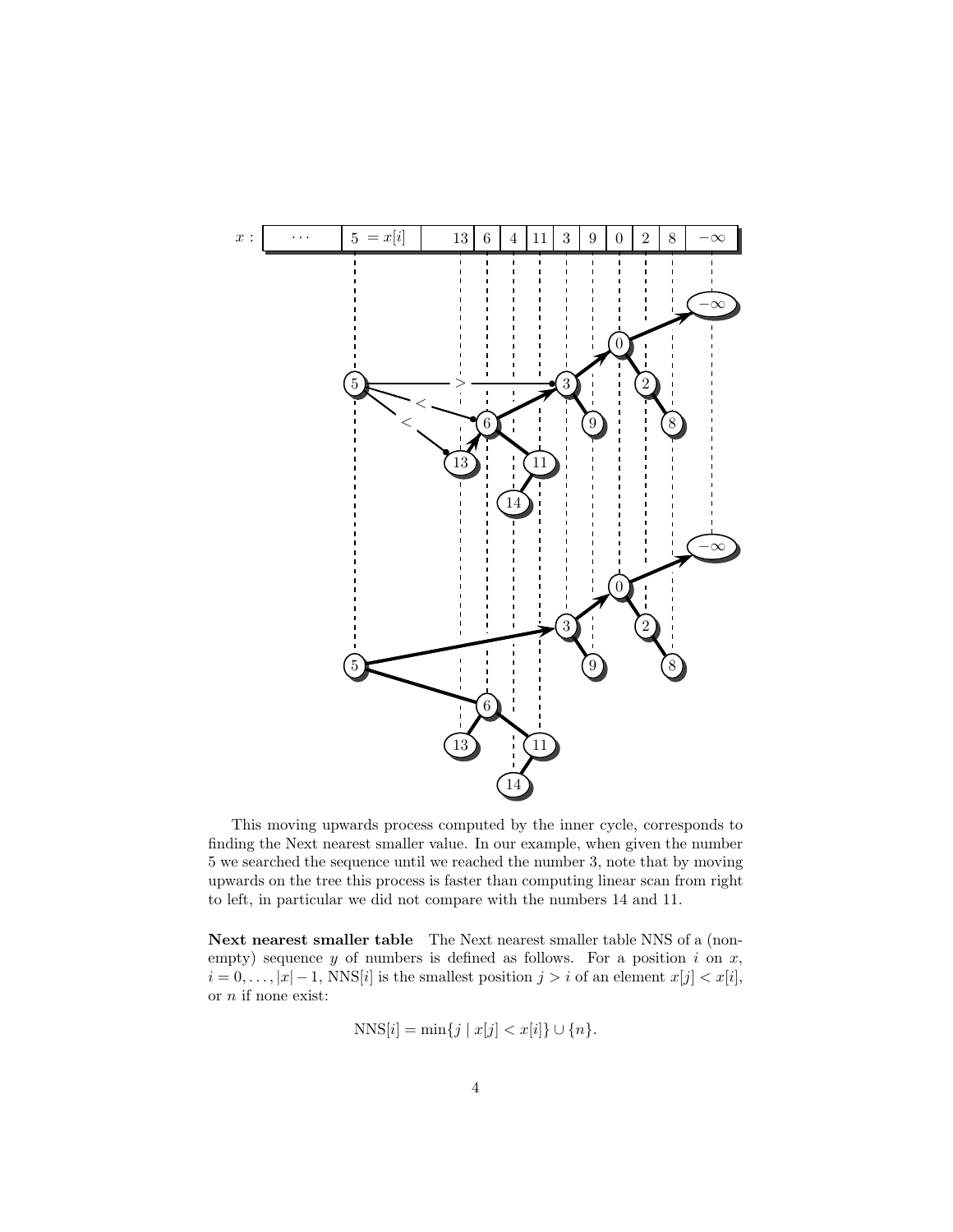The following picture shows the NNS table illustrated over the Cartesian tree. We show the corresponding table bellow the tree. Moreover each node also shows an arrow to point to the corresponding Next nearest smaller node. When a node is a left child of its parent the arrows are simply the parent pointers. However when the node is a right child of its parent then the arrows are shown with dashed lines and point to an ancestor of the node that is to its right.



It is interesting to notice that the algorithm used for constructing Cartesian trees can be adapted to compute the NNS values. As illustrated by the picture when a node is a left child then the NNS value is actually a pointer to its parent on the tree. Now recall the CARTESIANTREE Algorithm and notice that whenever a value is inserted in the tree it is always a left child and therefore its parent, when it gets inserted, is the corresponding NNS value. Recall our example when the value of  $x[6] = 5$  is inserted into the tree it becomes the left child of node 11, with  $x[11] = 3$ , therefore NNS[6] = 11. Note also in this example that when  $x[6]$  is processed we have that the node 8 with  $x[8] = 6$ was a left child of node 11 with  $x[11] = 3$  before the insertion but becomes a right child after the insertion. Still the value  $NNS[8] = 11$  is not altered by this procedure.

The following modification of the CARTESIANTREE Algorithm uses this information to obtain the NNS values. Likewise it also runs in linear time.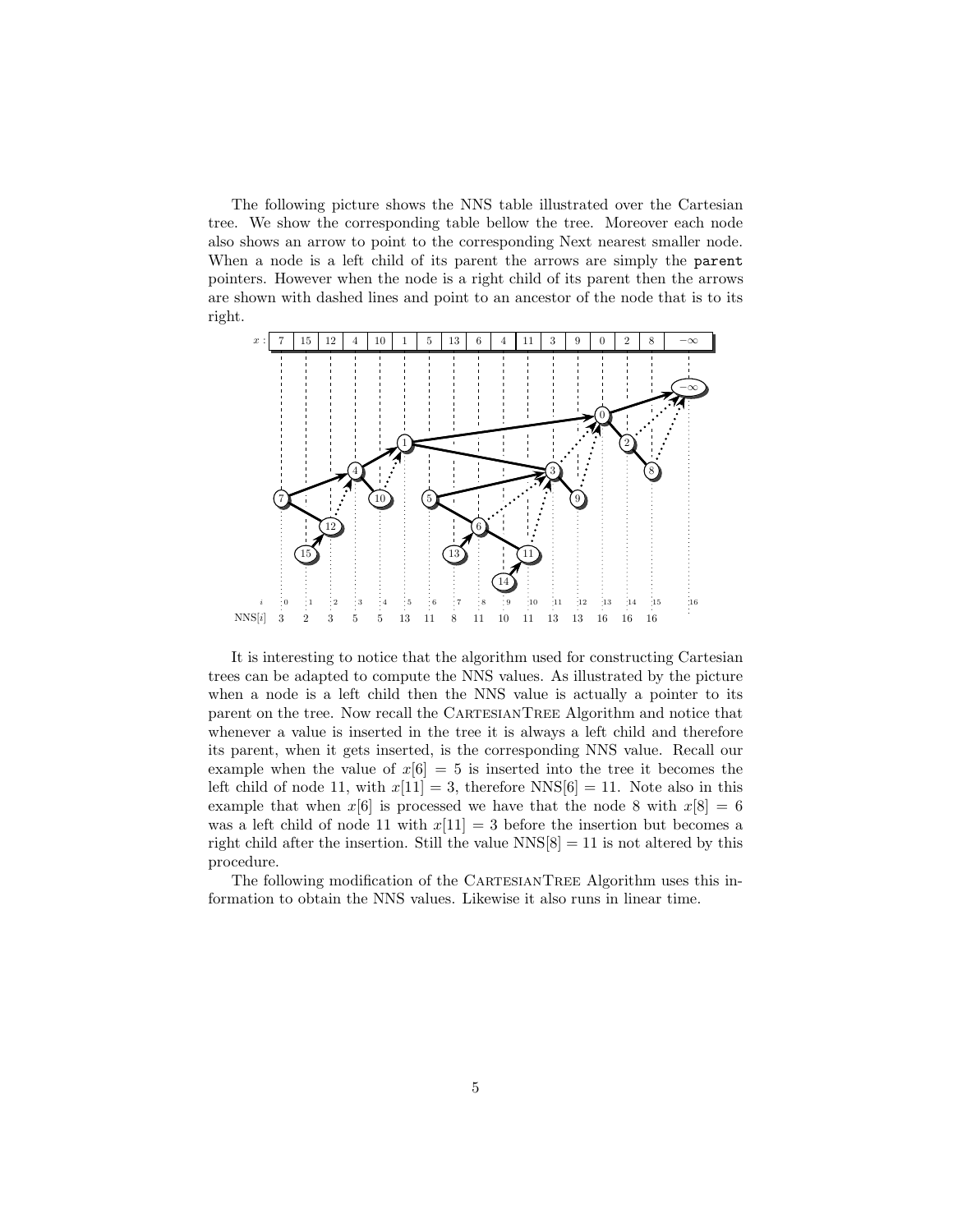NEXTNEARESTSMALLER(x non-empty sequence of numbers of length  $n$ )

```
1 (x[n], \text{NNS}[n-1]) \leftarrow (-\infty, n)2 for i \leftarrow n-2 downto 0 do
3 j \leftarrow x[i+1]4 while x[i] < x[j] do
5 j \leftarrow \text{NNS}[j]6 NNS[i] \leftarrow j7 return NNS
```
# <span id="page-5-0"></span>3 Lyndon tree

Lyndon trees are associated with Lyndon words. Recall that a Lyndon word is a non-empty word lexicographically smaller than all its proper non-empty suffixes. The Lyndon tree of a Lyndon word  $y$  corresponds recursively to the following suffix (or standard) factorisation of  $y$  when not reduced to a single letter:  $y$  can be written uv where  $v$  is chosen as the smallest proper non-empty suffix of y. The word u is then also a Lyndon word (see [\[13\]](#page-11-2)).

Algorithm LYNDONTREE builds the Lyndon tree of a Lyndon word  $y$ . The hypothesis on  $y$  is not a significant restriction because any word can be turned into a Lyndon word by prepending to it a letter smaller than all letters occurring in it. Otherwise, since any word factorises uniquely into Lyndon words, the algorithm can produce the forest of Lyndon trees of the factors.

The algorithm proceeds naturally from right to left on  $y$  to find the longest Lyndon word starting at each position  $i$ . It applies a known property: if  $u$  and v are Lyndon words and  $u < v$  then uv is also a Lyndon word with  $u < uv < v$ .

To facilitate the presentation, variable  $u$  stores a phrase, that is, the occurrence of a Lyndon factor of  $y$  though the position of the factor is not explicitly given, and  $T(u)$  is the Lyndon tree associated with this occurrence. Idem for v.

LYNDONTREE(y Lyndon word of length  $n$ )

1  $(v, T(v)) \leftarrow (y[n-1], (y[n-1]))$ 2 for  $i \leftarrow n-2$  downto 0 do 3  $(u, T(u)) \leftarrow (y[i], (y[i]))$ 4 while  $u < v$  do 5  $T(uv) \leftarrow (\text{new node}, T(u), T(v))$ 6  $u \leftarrow uv$ 7 v ← next phrase, empty word if none 8 return  $T(y)$ 

If the comparison  $u < v$  at line [4](#page-5-0) is done by mere letter comparisons, the algorithm may run in quadratic time, for example if applied on  $y = a^kba^kc$ (each factor  $a^i b$  is compared with the prefix  $a^{i+1}$  of  $a^k c$  or with  $a^k c$  itself).

However the algorithm can be implemented to run in linear time if the test  $u < v$  at line [4](#page-5-0) is done in constant time because each execution of instructions at lines [5-7](#page-5-0) decreases the number of Lyndon phrases, which goes from  $n$  to 1.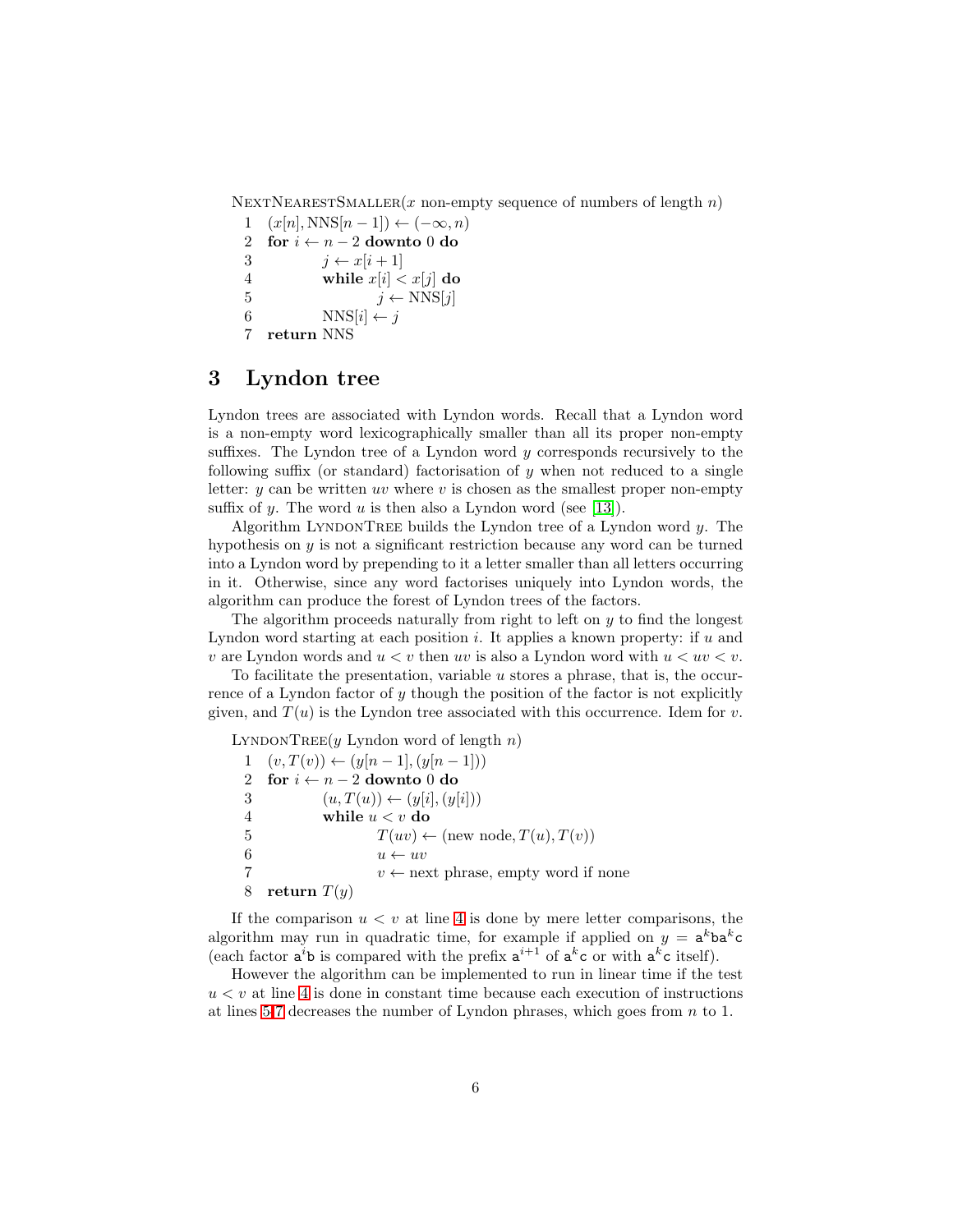

<span id="page-6-0"></span>**Lyndon table** The Lyndon table Lyn of a (non-empty) word  $y$  is defined as follows. For a position i on y,  $i = 0, \ldots, |y| - 1$ , Lyn[i] is the length of the longest Lyndon factor of  $y$  starting at  $i$ :

 $\text{Lyn}[i] = \max \{ \ell \mid y[i \mathinner{.\,.} i + \ell - 1] \text{ is a Lyndon word} \}.$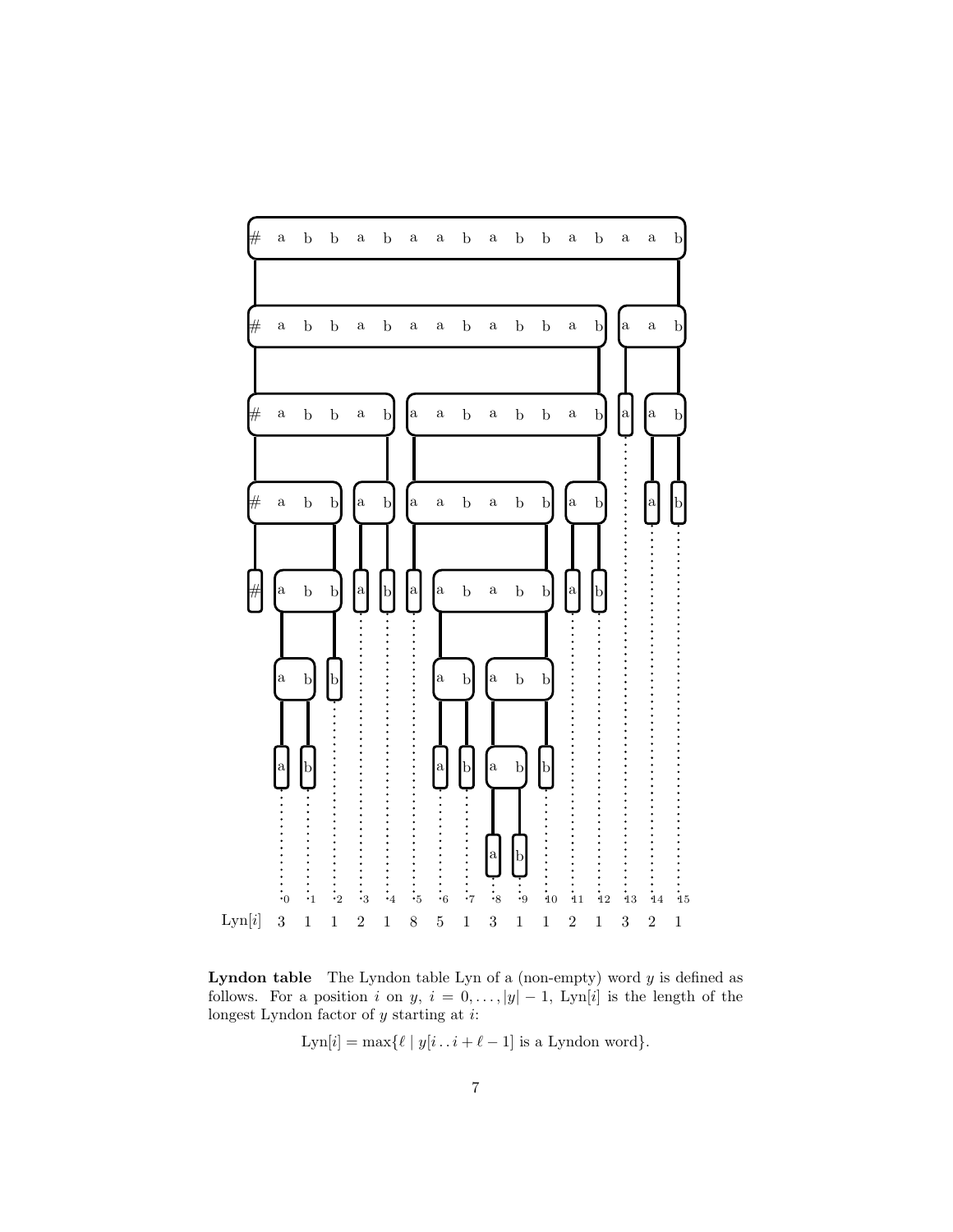|                                        |  |  |  |  |  |  |  | $i$ 0 1 2 3 4 5 6 7 8 9 10 11 12 13 14 15 |
|----------------------------------------|--|--|--|--|--|--|--|-------------------------------------------|
| $y[i]$ abbabaababbabaab                |  |  |  |  |  |  |  |                                           |
| Lyn[i] 3 1 1 2 1 8 5 1 3 1 1 2 1 3 2 1 |  |  |  |  |  |  |  |                                           |

The computation of the Lyndon table is an offspring of the previous algorithm, like the computation of the Next nearest smaller table for Algorithm CARTESIANTREE. Algorithm LONGESTLYNDON computes Lyn using the same right-to-left detection of Lyndon factors as above.

LONGESTLYNDON(y non-empty word of length  $n$ )

1 for  $i \leftarrow n-1$  downto 0 do 2  $(Lyn[i], j) \leftarrow (1, i + 1)$ 3 while  $j < n$  and  $y[i \tcdot j - 1] < y[j \tcdot j + \text{Lyn}[j] - 1]$  do 4  $(Lyn[i], j) \leftarrow (Lyn[i] + Lyn[j], j + Lyn[j])$ 5 return Lyn

#### 4 Key property

It is clear that the previous algorithms all share the same algorithmic structure. The link between the trees or their reduced versions is even tighter when the running time of the Lyndon tree construction is concerned. Indeed, the comparison between two consecutive phrases of the factorisation of y at line [4](#page-5-0) in LYNDONTREE or at line [3](#page-6-0) in LONGESTLYNDON comes back to considering the ranks of suffixes in alphabetic order. This is shown by the next proposition where the local comparison between two phrases is shown to be equivalent to the comparison of their associated suffixes.

In addition, the next statement also leads to prove that the Lyndon tree of y, possibly reduced to its internal nodes, has the same structure than the Cartesion tree built from the ranks of the word suffixes, which has been first noticed by Hohlweg and Reutenauer in [\[10\]](#page-10-4).

<span id="page-7-0"></span>**Proposition 1** Let u be a Lyndon word and  $v \cdot v_1 \cdot v_2 \cdots v_m$  be the Lyndon factorisation of a word w. Then  $u < v$  iff  $uw < w$ .

Proof. Let us consider the different cases.

Assume first  $u < v$ . If  $u \ll v$  then  $uw \ll vv_1v_2\cdots v_m = w$ .

Consider the case where u is a proper prefix of v. Let  $e > 0$  be the largest integer for which  $v = u^e z$ . Since v is a Lyndon word, z is not empty and we have  $u^e < z$ . Since u is not a prefix of z (by definition of e) nor z a prefix of u (because v is border-free) we have  $u \ll z$ . This implies  $u^{e+1} \ll u^e z = v$  and then  $uw < w$ .

Then assume  $v \leq u$ . If  $v \ll u$  we have obviously  $w < uw$ .

It remains to consider the situations where  $v$  is a prefix of  $u$ . If it is a proper prefix, u writes vz for a non-empty word z. We have  $v < z$  because u is a Lyndon word. The word z cannot be a prefix of  $t = v_1v_2 \cdots v_m$  because v would not be the longest Lyndon prefix of  $w$ , a contradiction with a property of the factorisation. Thus, either  $t \leq z$  or  $z \ll t$ . In the first case, if t is a prefix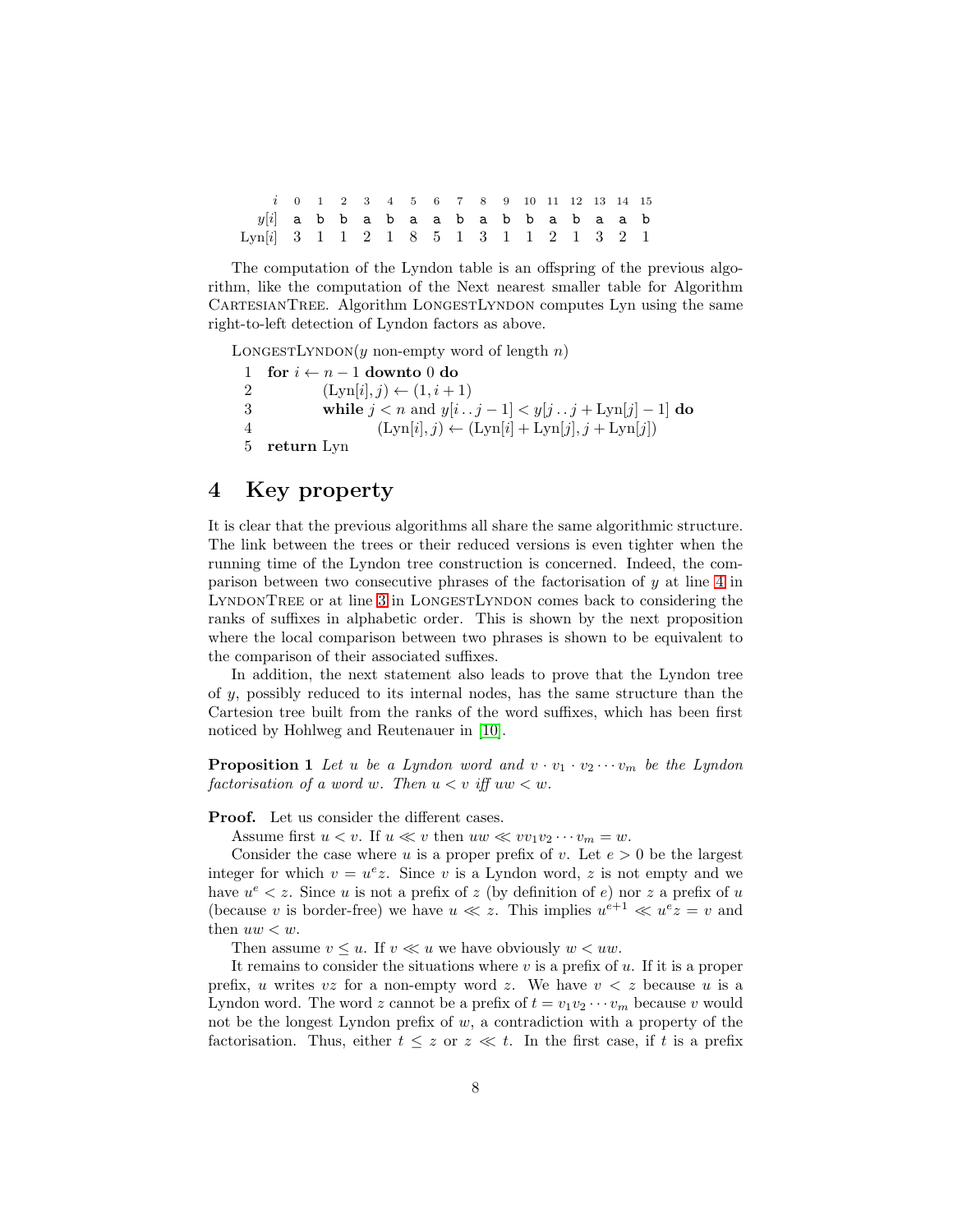of z,  $w = vt$  is a prefix of u and then of uw, that is,  $w < uw$ . In the second case, for some suffix z' of z and some factor  $v_k$  of t we have  $z' \ll v_k$ . The factorisation implies  $v_k \leq v$ . Therefore, the suffix z' of u is smaller than its prefix  $v$ , a contradiction with the fact that  $u$  is a Lyndon word. Г

For each position i on y,  $i = 0, \ldots, |y| - 1$ , let Rank[i] be the rank of the suffix  $x[i \nvert . |y| - 1]$  is the increasing alphabetic list of all non-empty suffixes of y (ranks run from 0 to  $|y| - 1$ ).

```
i 0 1 2 3 4 5 6 7 8 9 10 11 12 13 14 15
  y[i] a b b a b a a b a b b a b a a b
Lyn[i] 3 1 1 2 1 8 5 1 3 1 1 2 1 3 2 1
Rank[i] 7 15 12 4 10 1 5 13 6 14 11 3 9 0 2 8
```
Applying the above property to update line [3,](#page-6-0) Algorithm LONGESTLYNDON rewrites as follows, where tables Lyn and Rank concern the input word y.

LONGESTLYNDON(y non-empty word of length  $n$ )

1 for  $i \leftarrow n-1$  downto 0 do 2  $(Lyn[i], j) \leftarrow (1, i + 1)$ 3 while  $j < n$  and  $\text{Rank}[i] < \text{Rank}[j]$  do 4  $(Lyn[i], j) \leftarrow (Lyn[i] + Lyn[j], j + Lyn[j])$ 5 return Lyn

As for the running time, when the table Rank is precomputed, the comparison of words at line [3](#page-6-0) can be realised in constant time. And since the number of comparisons is no more than  $2|x| - 2$  (exactly  $n - 1$  negative comparisons that stop the while loop and no more than  $n-1$  positive comparisons since each reduces the number of Lyndon factors in the overall factorisation of  $y$ ), the total running time is linear.

Note the Lyndon factorisation of  $y$  can be recovered by following the longest decreasing sequence of ranks from the first rank. It is  $(7, 4, 3, 1, 0)$  in the above example, corresponding to positions  $(0, 3, 5, 7, 15)$  and to the Lyndon factorisation abb · ab · ab · aababbab · a.

Also note the relation between Lyn and NNS:  $NNS[i] = i + Lyn[i]$ , since Lyn[i] is the smallest distance to a next rank value smaller than  $Rank[i]$ .

# <span id="page-8-0"></span>5 Computing runs

Algorithm LONGESTLYNDON extends to an algorithm for computing efficiently all runs occurring in a word.

Recall that a run in the word y is an occurrence of a factor, say  $y[i \tcdot j]$ , whose length is at least twice its (smallest) period. The main result in [\[1\]](#page-10-3) shows that a run can be identified with a special position s on y for which  $\text{Lyn}[s]$  is the period of  $y[i \tcdot j]$  and  $2 \times \text{Lyn}[s] \leq j - i + 1$ , considering some alphabet ordering or its inverse.

To compute all runs of the word  $y$ , we just have to check if the longest Lyndon factor starting at i produces a special position of a run. This is done by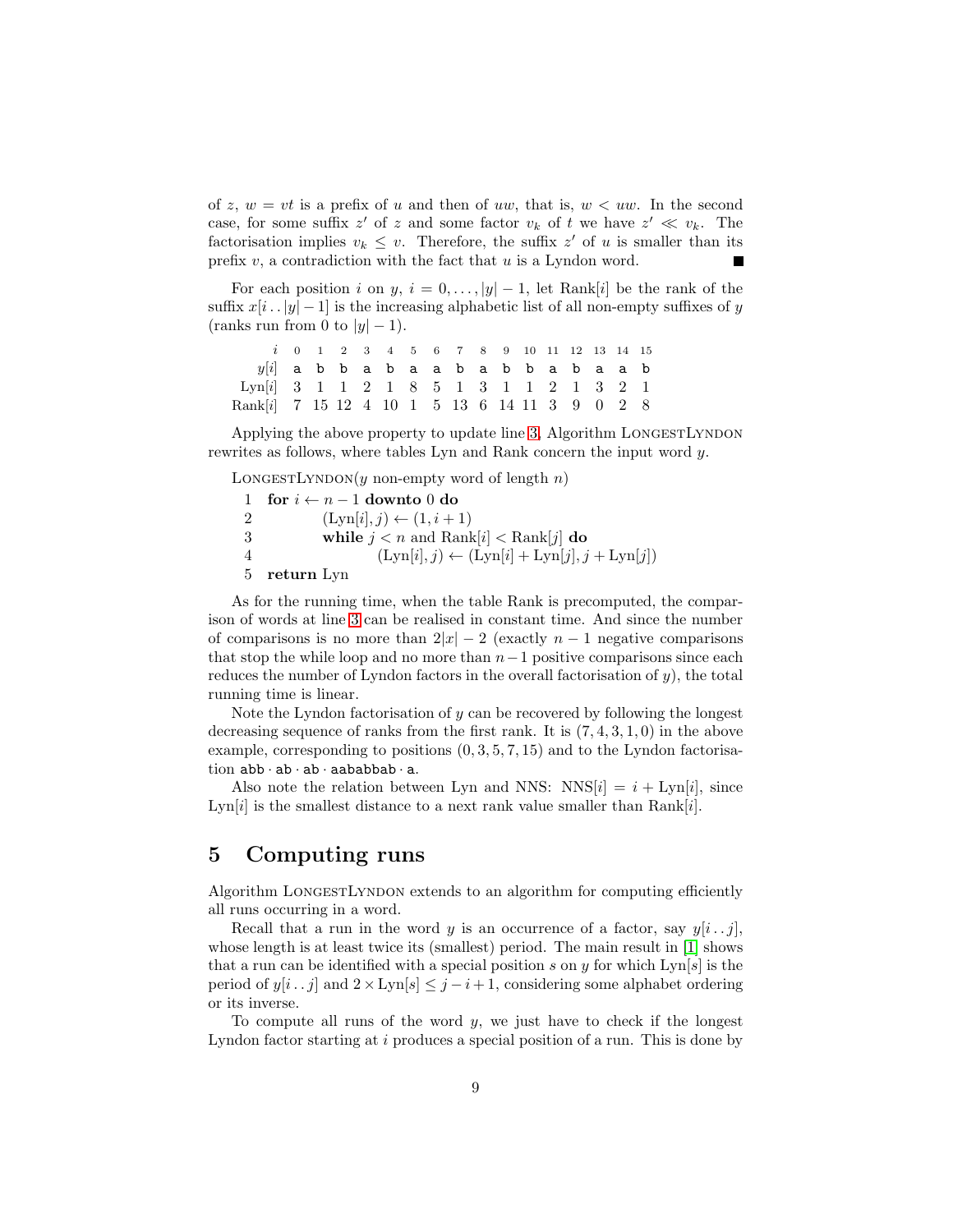extending the Lyndon factor to the left and to the right according to the period of the resulting factor and using Longest common extensions. This is done by computing  $r = \text{LCE}_R(i, i + \text{Lyn}[i])$  and  $\ell = \text{LCE}_L(i - 1, i + \text{Lyn}[i] - 1)$  when appropriate and verifying if  $\ell + r \geq Lyn[i]$ . If the inequality holds a run can be reported. In the algorithm below we assume  $\ell$  to be set to null if  $i = 0$  and r to null also if  $i + \text{Lyn}[i] = n$ .

RUNS(y non-empty word of length  $n$ )

|   | for $i \leftarrow n-1$ downto 0 do                                  |
|---|---------------------------------------------------------------------|
| 2 | $(Lyn[i], j) \leftarrow (1, i + 1)$                                 |
| 3 | while $j < n$ and Rank[i] $<$ Rank[j] do                            |
|   | $(Lyn[i], j) \leftarrow (Lyn[i] + Lyn[j], j + Lyn[j])$              |
| 5 | $(\ell, r) \leftarrow (LCE_L(i-1, i+Lyn[i]-1), LCE_R(i, i+Lyn[i]))$ |
| 6 | if $\ell + r \geq \text{Lyn}[i]$ then                               |
|   | output run $x[i - \ell \dots i + \text{Lyn}[i] + r - 1]$            |

To locate all runs, Algorithm Runs has to be executed twice, for the tables corresponding to some alphabet ordering and for the tables corresponding to the inverse alphabet ordering.

Running time of Runs Algorithm Runs can be implemented to run in linear time  $O(|y|)$  when the alphabet is linearly-sortable.

Indeed, with the hypothesis, it is known that suffixes of  $y$  can be sorted in linear time (see for example [\[3\]](#page-10-5)). Then also the table Rank that is just the inverse of the sorted list of starting positions of the suffixes.

Again with the hypothesis, LCE queries at line [5](#page-8-0) can be executed in constant time after a linear-time preprocessing. The reader can refer to the review by Fischer and Heun [\[6\]](#page-10-6) concerning LCE queries. More advanced techniques to implement them over a general alphabet and to compute runs can be found in [\[9,](#page-10-7) [4\]](#page-10-8) and references therein.

Therefore the whole algorithm Runs runs in linear time when the alphabet is linearly-sortable.

#### 6 Concluding remarks

The relation between suffix sorting, part of the suffix array, and Lyndon factorisation is examined by Mantaci, Restivo, Rosone and Sciortino in [\[14\]](#page-11-4). Franek, Islam, Rahman and Smyth present several algorithms to compute the Lyndon table in [\[7\]](#page-10-9).

The structure of the Cartesian tree with its nodes labelled by numbers is richer than the structure of the Lyndon tree because it seems difficult to recover the labels without completely sorting the ranks of suffixes. This question is certainly related to the application of Cartesian to sorting (see for example  $[12]$ ).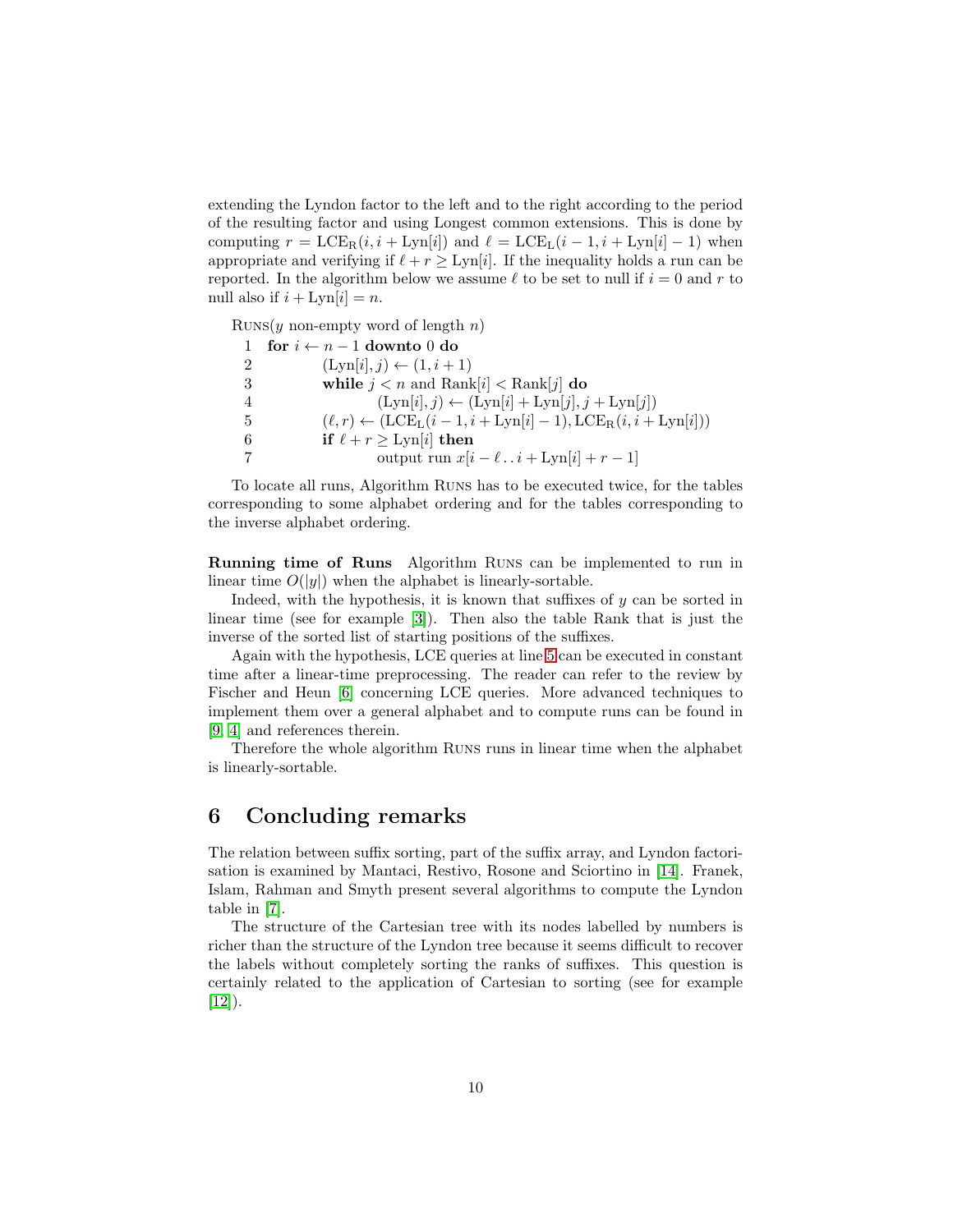#### <span id="page-10-3"></span>References

- <span id="page-10-1"></span>[1] H. Bannai, T. I, S. Inenaga, Y. Nakashima, M. Takeda, and K. Tsuruta. The "runs" theorem. CoRR, abs/1406.0263v7, 2015.
- [2] J. Berstel, A. Lauve, C. Reutenauer, and F. Saliola. Combinatorics on Words: Christoffel Words and Repetition in Words, volume 27 of CRM Monograph Series. Université de Montréal et American Mathematical Society, Dec. 2008.
- <span id="page-10-5"></span>[3] M. Crochemore, C. Hancart, and T. Lecroq. Algorithms on Strings. Cambridge University Press, 2007. 392 pages.
- <span id="page-10-8"></span>[4] M. Crochemore, C. S. Iliopoulos, T. Kociumaka, R. Kundu, S. P. Pissis, J. Radoszewski, W. Rytter, and T. Walen. Near-optimal computation of runs over general alphabet via non-crossing LCE queries. In S. Inenaga, K. Sadakane, and T. Sakai, editors, String Processing and Information Retrieval - 23rd International Symposium, SPIRE 2016, Beppu, Japan, October 18-20, 2016, Proceedings, volume 9954 of Lecture Notes in Computer Science, pages 22–34, 2016.
- <span id="page-10-2"></span>[5] M. Crochemore, C. S. Iliopoulos, M. Kubica, J. Radoszewski, W. Rytter, and T. Walen. The maximal number of cubic runs in a word. J. Comput. Syst. Sci., 78(6):1828–1836, 2012.
- <span id="page-10-6"></span>[6] J. Fischer and V. Heun. Theoretical and practical improvements on the rmq-problem, with applications to LCA and LCE. In M. Lewenstein and G. Valiente, editors, Combinatorial Pattern Matching, 17th Annual Symposium, CPM 2006, Barcelona, Spain, July 5-7, 2006, Proceedings, volume 4009 of Lecture Notes in Computer Science, pages 36–48. Springer, 2006.
- <span id="page-10-9"></span>[7] F. Franek, A. S. M. S. Islam, M. S. Rahman, and W. F. Smyth. Algorithms to compute the lyndon array. CoRR, abs/1605.08935, 2016.
- <span id="page-10-0"></span>[8] H. N. Gabow, J. L. Bentley, and R. E. Tarjan. Scaling and related techniques for geometry problems. In R. A. DeMillo, editor, Proceedings of the 16th Annual ACM Symposium on Theory of Computing, April 30 - May 2, 1984, Washington, DC, USA, pages 135–143. ACM, 1984.
- <span id="page-10-7"></span>[9] P. Gawrychowski, T. Kociumaka, W. Rytter, and T. Walen. Faster longest common extension queries in strings over general alphabets. In R. Grossi and M. Lewenstein, editors, 27th Annual Symposium on Combinatorial Pattern Matching, CPM 2016, June 27-29, 2016, Tel Aviv, Israel, volume 54 of LIPIcs, pages 5:1–5:13. Schloss Dagstuhl - Leibniz-Zentrum fuer Informatik, 2016.
- <span id="page-10-4"></span>[10] C. Hohlweg and C. Reutenauer. Lyndon words, permutations and trees. Theor. Comput. Sci., 307(1):173–178, 2003.